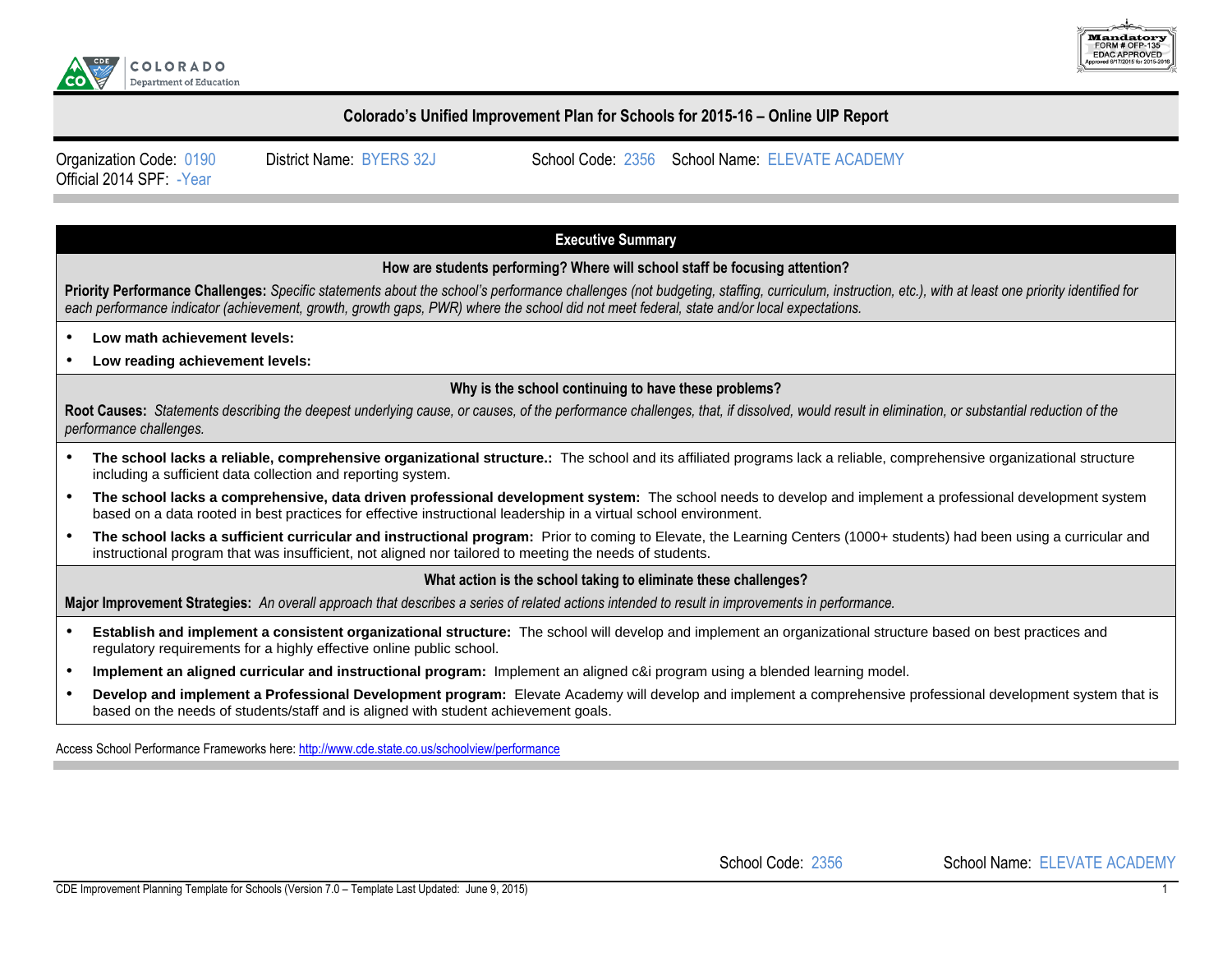



## **Section II: Improvement Plan Information**

| Improvement Plan Information                                                                                                                                                                        |                                                                                                    |  |  |
|-----------------------------------------------------------------------------------------------------------------------------------------------------------------------------------------------------|----------------------------------------------------------------------------------------------------|--|--|
|                                                                                                                                                                                                     | The school is submitting this improvement plan to satisfy requirements for (check all that apply): |  |  |
| Title I Focus School<br><b>Colorado Graduation Pathways Program</b><br><b>State Accreditation</b><br>Tiered Intervention Grant (TIG)<br>School<br>$\Box$ Other:<br><b>Improvement Support Grant</b> |                                                                                                    |  |  |
| School Contact Information                                                                                                                                                                          |                                                                                                    |  |  |
| Name, Title                                                                                                                                                                                         | Chad Auer, Admin                                                                                   |  |  |
| Email                                                                                                                                                                                               | chad.auer@coloradoed.org                                                                           |  |  |
| Phone                                                                                                                                                                                               | 1526 Cole Blv                                                                                      |  |  |
| <b>Mailing Address</b>                                                                                                                                                                              | Bldg 3, Suite 200 Lakewood, Colorado 80401                                                         |  |  |
|                                                                                                                                                                                                     |                                                                                                    |  |  |

## **Additional Information about the School**

| <b>Comprehensive Review and Selected Grant History</b>                  |                                                                                                                                                             |    |  |
|-------------------------------------------------------------------------|-------------------------------------------------------------------------------------------------------------------------------------------------------------|----|--|
| <b>Related Grant Awards</b>                                             | Has the school received a grant that supports<br>the school's improvement efforts? When was<br>the grant awarded?                                           | No |  |
| Diagnostic Review, School<br>Support Team or<br><b>Expedited Review</b> | Has (or will) the school participated in a<br>Diagnostic Review, SST or Expedited Review?<br>If so, when?                                                   | No |  |
| <b>External Evaluator</b>                                               | Has the school partnered with an external<br>evaluator to provide comprehensive<br>evaluation? Indicate the year and the name of<br>the provider/tool used. | No |  |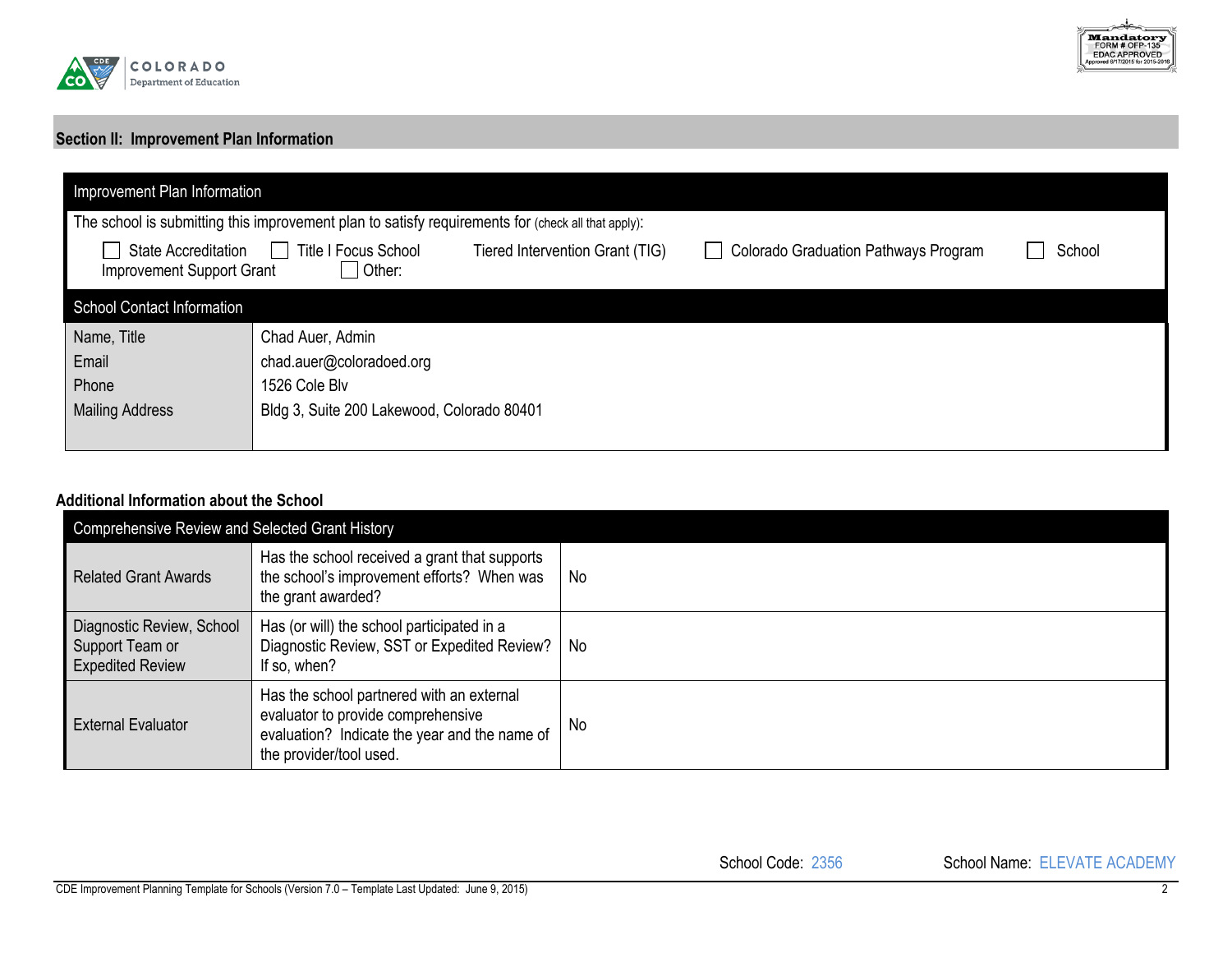



Evaluate

**FOCUS** 

Implement

#### **Section III: Narrative on Data Analysis and Root Cause Identification**

This section corresponds with the "Evaluate" portion of the continuous improvement cycle. The main outcome is to construct a narrative that describes the process and results of the analysis of the data for your school. The analysis should justify the performance targets and actions proposed in Section IV. Two worksheets have been provided to help organize your data analysis for your narrative. This analysis section includes: identifying where the school did not at least meet minimum state and federal accountability expectations; describing progress toward targets for the prior school year; describing what performance data were used in the analysis of trends; identifying trends and priority performance challenges (negative trends); describing how performance challenges were prioritized; identifying the root causes of performance challenges; describing how the root causes were identified and verified and what data were used; and describing stakeholder involvement in the analysis.

*Implications of Colorado Measures of Academic Success (CMAS) on Data Analysis:* During the 2014-15 school year, Colorado transitioned from reading, writing and math TCAP assessments to CMAS PARCC English language arts and math assessments. These assessments measure related, but different content standards and are expected to have different proficiency levels. As a result, updating the data analysis this year (particularly the trend statements) may be more challenging. While the school's data analysis is still expected to be updated, some modifications in typical practice may be needed.

## **1. Description of School Setting and Process for Data Analysis**

Provide a very brief description of the school to set the context for readers (e.g., demographics). Include the general process for developing the UIP and participants (e.g., SAC).

#### **Description:** Description of School Setting:

There are over 16,000 students throughout the state of Colorado who have chosen online learning as their education of choice. A majority of online schools have performed in the bottom quartile of all Colorado schools for the past three years. Students in online schools are graduating at a significantly lower rate and dropping out at a significantly higher rate than students enrolled in brick-and-mortar schools. Most of Colorado online schools (excluding AECs) are under management by for-profit Education Management Providers. The leaders of Elevate Academy believe in the transformational power of online education and contend that there is a need for a better online school in Colorado. Further, we believe there is a need for expanding 'blended learning' options for students in the state.

We fully accept the reality that there is, and will likely always be, skeptics and critics of online education. Similarly, we accept the fact that there are, and always will be, skeptics and critics of public education in general. Regardless, we are forging a new chapter in Colorado's online education environment because we know that thoughtful innovation can unleash enormous potential. We are committed to learning from the past in order to more effectively leverage technology to deliver high quality education options to students. We value collegial, candid and constructive relationships with our colleagues across the K-12 education sector. We also value entrepreneurialism, creativity and progress. Together, we believe we have the ingredients for meeting the needs of many Colorado students.

Elevate Academy's vision is to provide an innovative education option that leverages technology for individualized student success. Our mission is to provide student opportunities and options through an adaptive, encouraging, and innovative high-quality online learning environment. We believe that all students have potential to learn and achieve, and education is a partnership with our students, parents, teachers, and other school staff. We all have responsibilities for each student's success. We are committed to collaborating with parents to fulfill the mission and vision of our school.

School Code: 2356 School Name: ELEVATE ACADEMY 2014/15 School Year: Elevate Academy was established as an independent online charter school for grades K-12, chartered through the Byers School District, using a different format. Elevate Academy chose FLVS curriculum in a block format that has proven to be a successful option for our students and families. Additionally, Elevate is committed to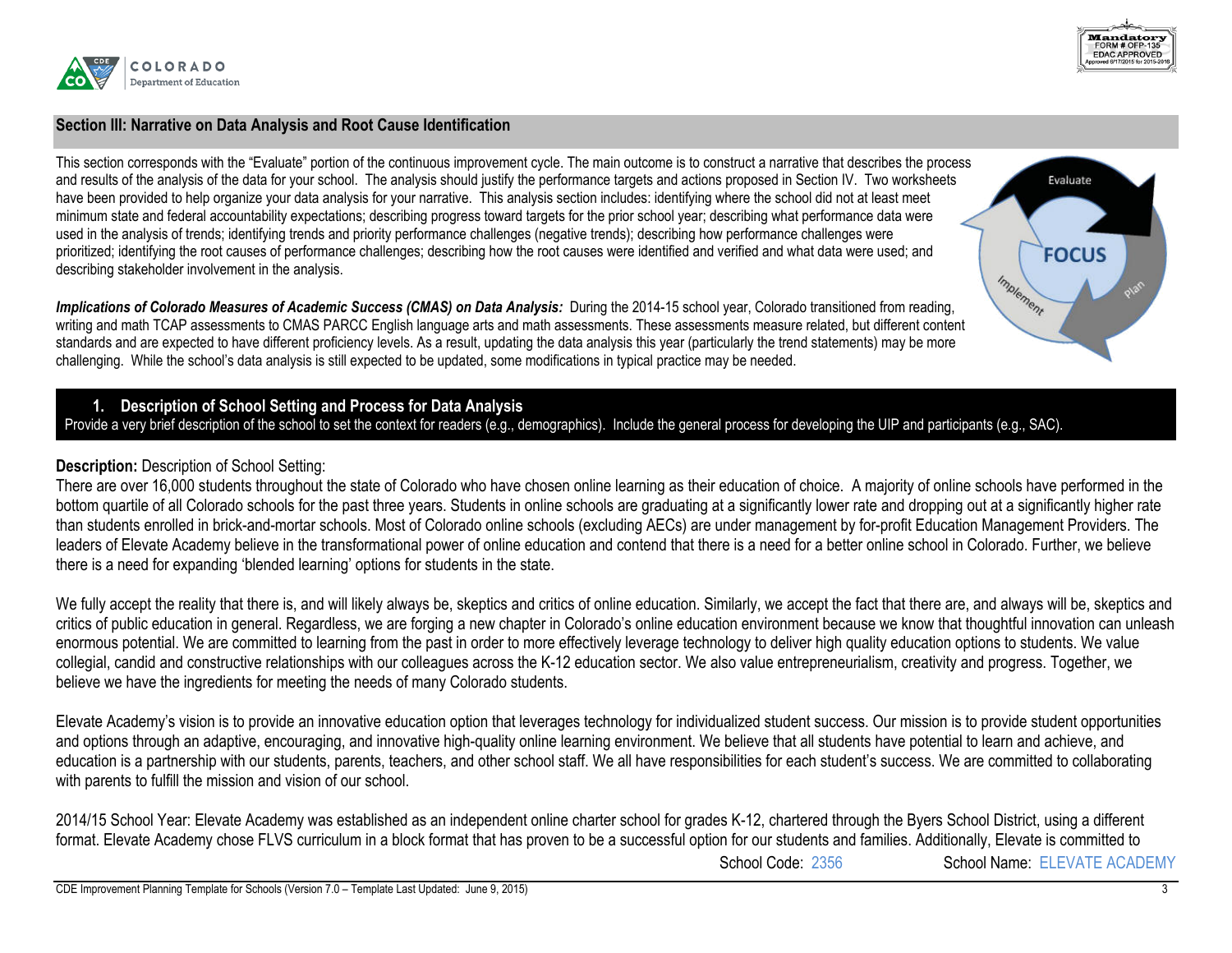



establishing and building systems and programs within the school to ensure that we have the most effective programs and systems possible. Elevate Academy served ~40 students in the first year.

2015/16 School Year: Elevate Academy expanded its program exponentially. In addition to continuing the block system option, the school added the following: \*Wings Aerospace Academy: In partnership with military leaders, executives of Wings Over The Rockies Museum and educational leaders Elevate Academy established a partnership to open a blended learning option to students aspiring to the aerospace industry. The middle school program offers students curriculum and instruction in core content areas in addition to specific training in aerospace and aviation. This program serves ~40 students.

\*Learning Centers: Elevate Academy established partnerships Learning Centers that were previously under HOPE Online. These learning centers serve roughly 1000 students in 7 campus's from Pueblo to Thornton. The initial curricular and instructional program is a blended model in which students engage online content in core content areas under the leadership of both onsite and online educational staff/teachers. The school is evaluating the implementation of the model and making changes as appropriate.

Therefore, the school expanded from ~40 students in 2014/15 to nearly 1100 students for the 2015/16 school year. Well over 90% of the 2015/16 students are new to Elevate this year.

As a public charter school, Elevate Academy is open to any eligible student residing in Colorado. Our target student profile is not limited to any specific demographic or specific grade range. Instead, the organization aims to serve students and families who have chosen (and need) an alternative educational setting.

While we believe that every student can achieve success, not every education model is conducive to unleashing every student's potential. That is, some students thrive in neighborhood schools, others in private parochial schools and yet others in alternative environments. We do not hold that our school or learning centers are the only, best option. In fact, we argue that no such option exists. Instead, we uniquely weave the attributes of technology into a standards based curricular and instructional program to deliver a highly individualized academic experience. Some may disagree, but we hold that not every student ''fits'' the college mold. In fact, some may have entrepreneurial designs, vocational goals, desire to raise a family rather than work, or wish to serve in the military as their career choice. We provide educational options and opportunities for students to achieve their full potential based on who the student is, rather than whom we think they should be. We believe that our model honors a wide diversity of students, their dreams and their justifiably unique definitions of the American dream.

We believe that by leveraging our experience in delivering fully online education and working collaboratively with innovative educational leaders, we can effectively offer a blended model that meets the needs of heavily impacted communities in Colorado.

## **2. Prior Year Targets** Consider the previous year's progress toward the school's targets. Identify the overall magnitude of the school's performance challenges.

School Code: 2356 School Name: ELEVATE ACADEMY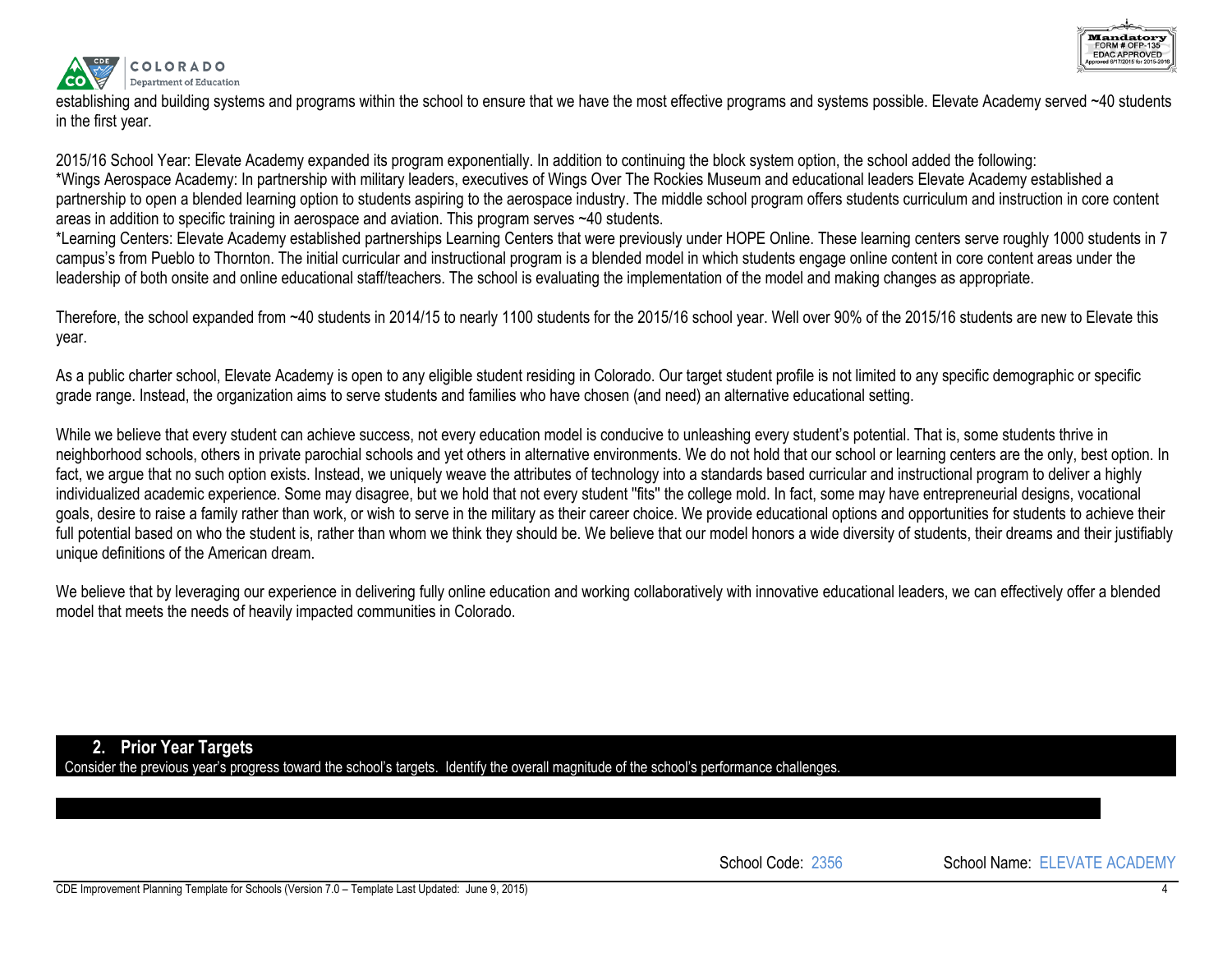



#### Academic Achievement **Reflection**

Given the fact that over 90% of the schools students are new to the school this school year, we are engaging in the following activities during the 2015/16 school year:

- Gather as much historical student achievement data as possible.
- Administer local assessments, including curriculum based measures, to establish a baseline of data.
- Analyse historical data to identify trends, strengths and areas of concern.
- Identify growth gaps and postsecondary workforce ready trends and gaps.
- Establish achievement, growth, gap and postsecondary workforce readiness goals that align with state expectations.

#### Academic Growth **Reflection**

Given the fact that over 90% of the schools students are new to the school this school year, we are engaging in the following activities during the 2015/16 school year:

- Gather as much historical student achievement data as possible.
- Administer local assessments, including curriculum based measures, to establish a baseline of data.
- Analyse historical data to identify trends, strengths and areas of concern.
- Identify growth gaps and postsecondary workforce ready trends and gaps.
- Establish achievement, growth, gap and postsecondary workforce readiness goals that align with state expectations.

#### Academic Growth Gaps **Reflection**

Given the fact that over 90% of the schools students are new to the school this school year, we are engaging in the following activities during the 2015/16 school year:

- Gather as much historical student achievement data as possible.
- Administer local assessments, including curriculum based measures, to establish a baseline of data.
- Analyse historical data to identify trends, strengths and areas of concern.
- Identify growth gaps and postsecondary workforce ready trends and gaps.
- Establish achievement, growth, gap and postsecondary workforce readiness goals that align with state expectations.

School Code: 2356 School Name: ELEVATE ACADEMY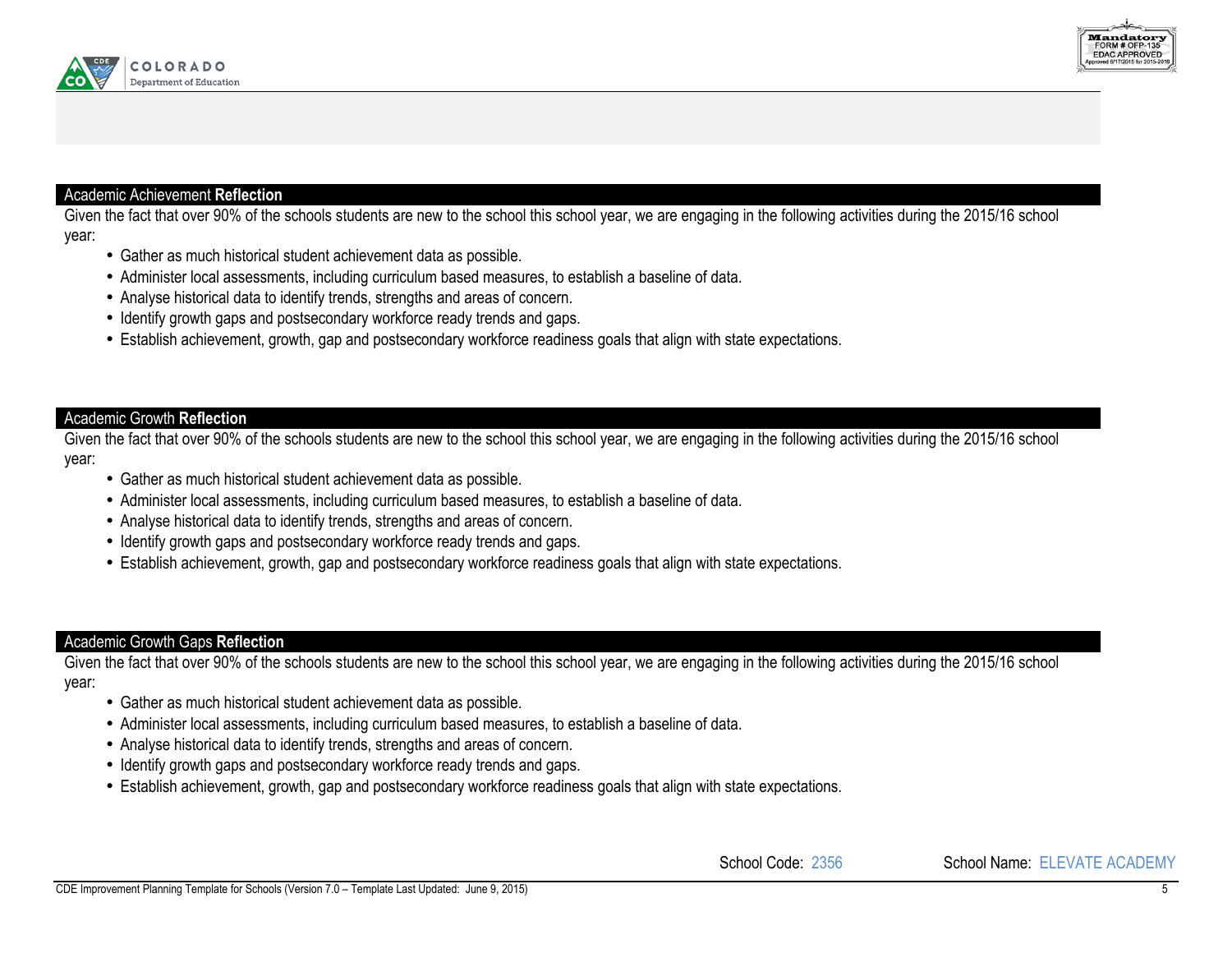



## Postsecondary Workforce Readiness **Reflection**

Given the fact that over 90% of the schools students are new to the school this school year, we are engaging in the following activities during the 2015/16 school year:

- Gather as much historical student achievement data as possible.
- Administer local assessments, including curriculum based measures, to establish a baseline of data.
- Analyse historical data to identify trends, strengths and areas of concern.
- Identify growth gaps and postsecondary workforce ready trends and gaps.
- Establish achievement, growth, gap and postsecondary workforce readiness goals that align with state expectations.

#### Student Engagement

Based on our initial assesment and observations of student engagement in the learning centers, this is an area of concern. Therefore, we are working with each center to identifyspecific needs and subsequently set targets.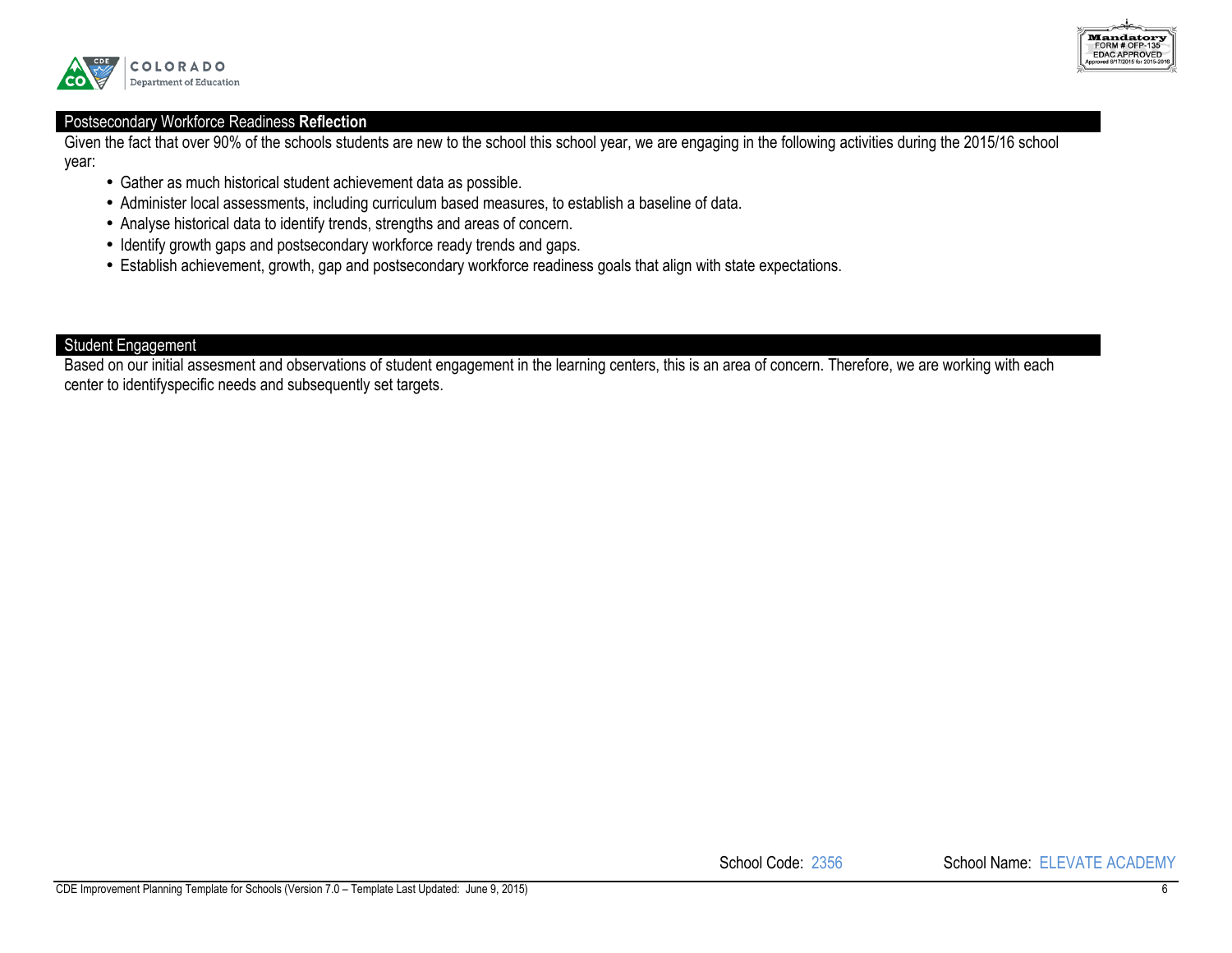



## **3. Current Performance**

Review the SPF and local data. Document any areas where the school did not at least meet state/ federal expectations.

#### **Reflection**

Administration is leading a comprehensive analysis of current performance in each of the schools programs. Based on initial analysis of qualitative and quantitative data, the school has significant needs in operational infrastructure as well as instructional programming.

#### **4. Trend Analysis**

Provide a description of the trend analysis that includes at least three years of data (state and local data). Trend statements should be provided in the four performance indicator areas and by disaggregated groups. Trend statements should include the direction of the trend and a comparison (e.g., state expectations, state average) to indicate why the trend is notable.

## **Priority Performance Challenges and Root Cause Analysis**

Priority Performance Challenges: Identify notable trends (or a combination of trends) that are the highest priority to address (priority performance challenges). No more than 3-5 are recommended. Provide a rationale for why these challenges have been selected and address the magnitude of the school's overall performance challenges.

Root Cause: Identify at least one root cause for every priority performance challenge. Root causes should address adult actions, be under the control of the school, and address the priority performance challenge(s). Provide evidence that the root cause was verified through the use of additional data. A description of the selection process for the corresponding major improvement strategies is encouraged.

| <b>Priority Performance Challenge</b> |               | <b>Root Cause</b>                                                                                                                                                                                                                       |                              |
|---------------------------------------|---------------|-----------------------------------------------------------------------------------------------------------------------------------------------------------------------------------------------------------------------------------------|------------------------------|
| Low math achievement levels:          | $\Rightarrow$ | The school lacks a reliable, comprehensive organizational structure.: The school and its<br>affiliated programs lack a reliable, comprehensive organizational structure including a<br>sufficient data collection and reporting system. |                              |
|                                       |               | The school lacks a comprehensive, data driven professional development system: The                                                                                                                                                      |                              |
|                                       |               | School Code: 2356                                                                                                                                                                                                                       | School Name: ELEVATE ACADEMY |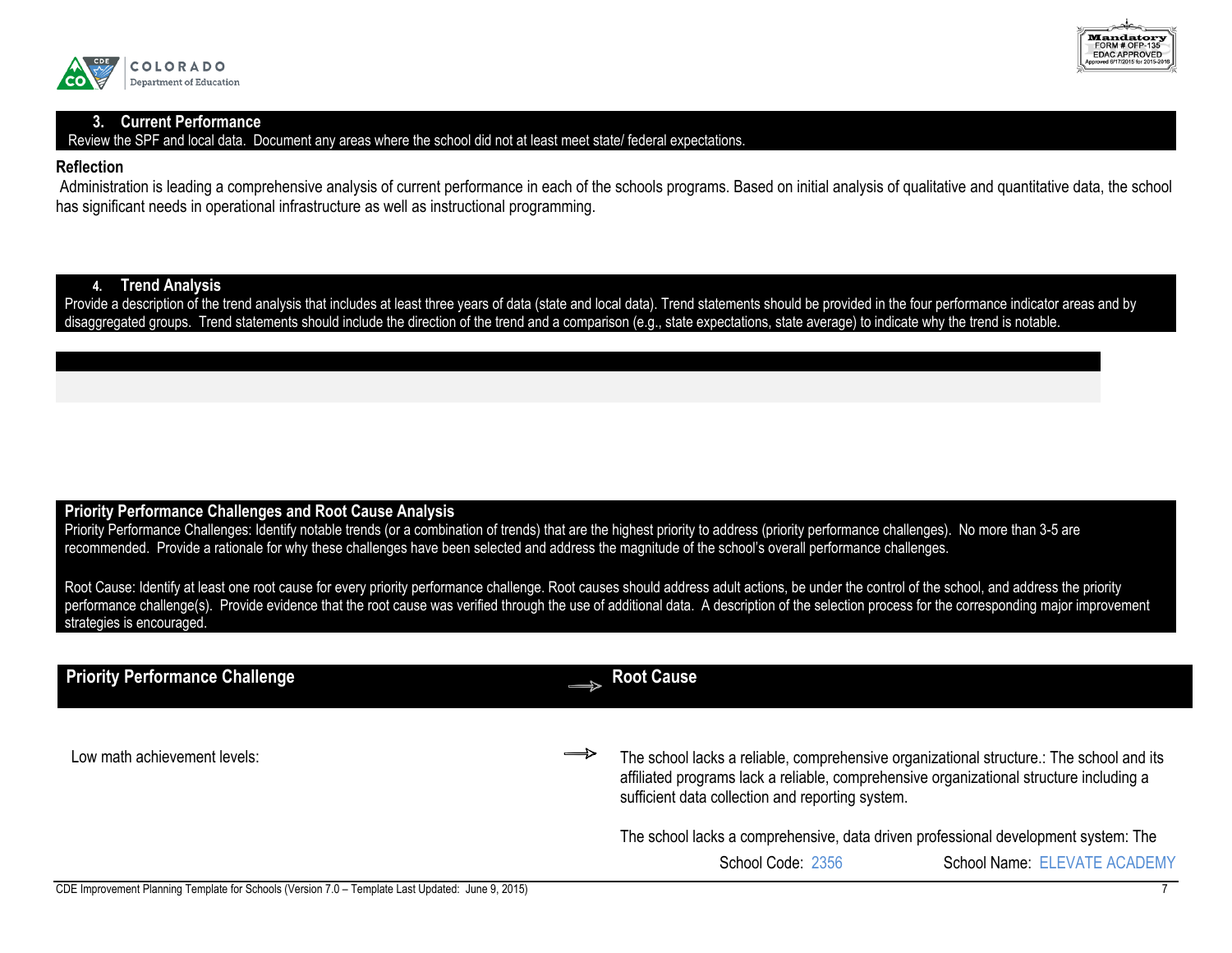



school needs to develop and implement a professional development system based on a data rooted in best practices for effective instructional leadership in a virtual school environment.

The school lacks a sufficient curricular and instructional program: Prior to coming to Elevate, the Learning Centers (1000+ students) had been using a curricular and instructional program that was insufficient, not aligned nor tailored to meeting the needs of students.

Low reading achievement levels:  $\longrightarrow$  The school lacks a reliable, comprehensive organizational structure.: The school and its affiliated programs lack a reliable, comprehensive organizational structure including a sufficient data collection and reporting system.

> The school lacks a comprehensive, data driven professional development system: The school needs to develop and implement a professional development system based on a data rooted in best practices for effective instructional leadership in a virtual school environment.

> The school lacks a sufficient curricular and instructional program: Prior to coming to Elevate, the Learning Centers (1000+ students) had been using a curricular and instructional program that was insufficient, not aligned nor tailored to meeting the needs of students.

#### **Reflection on Priority Performance Challenges**

Based on initial observations and analysis of historical data, the school has lower than expected achievement levels in math and reading.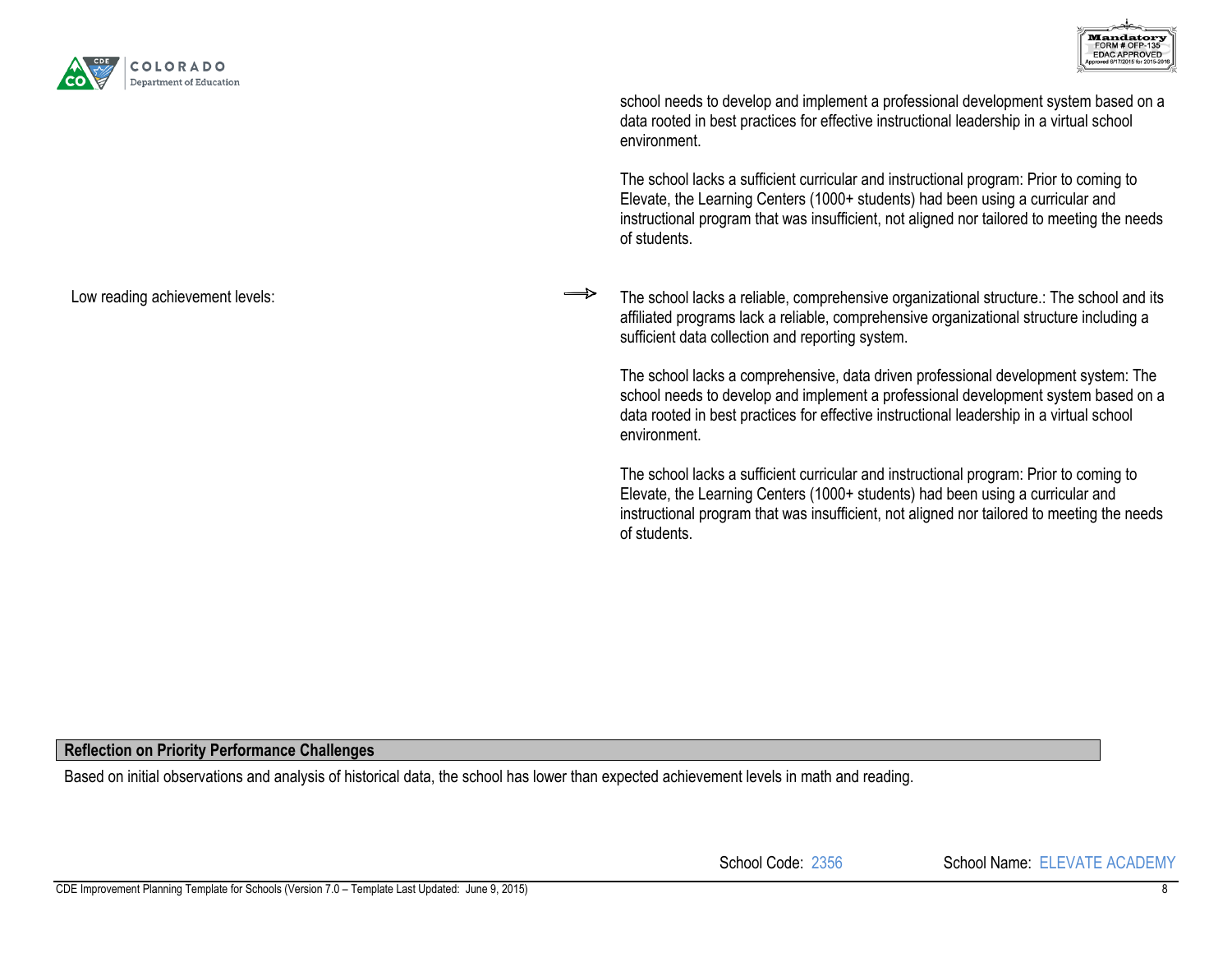



## **Reflection on Root Cause**

Since acquiring the new Learning Centers, leadership has engaged in an ongoing process of evaluating past/current performance of each learning center. Leadership has used a number of tools including those aligned with the SST process. As leaders analyze data and engaged in a ''5 Whys'' process, the following root causes have emerged. Leadership plans to continue the process of gathering and analyzing data in order to validate initial observations and make adjustments as warranted.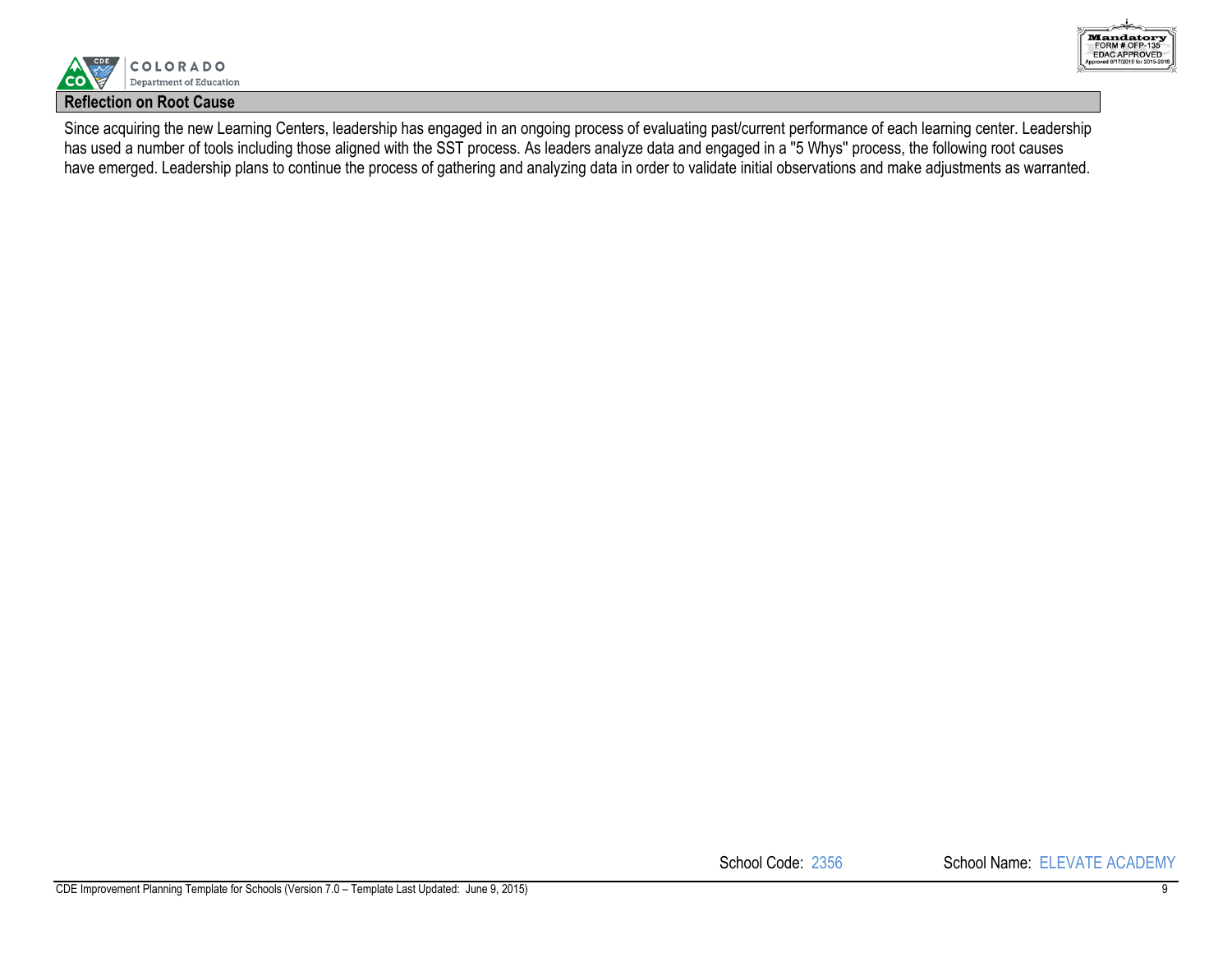

**1. Summary/Conclusion**

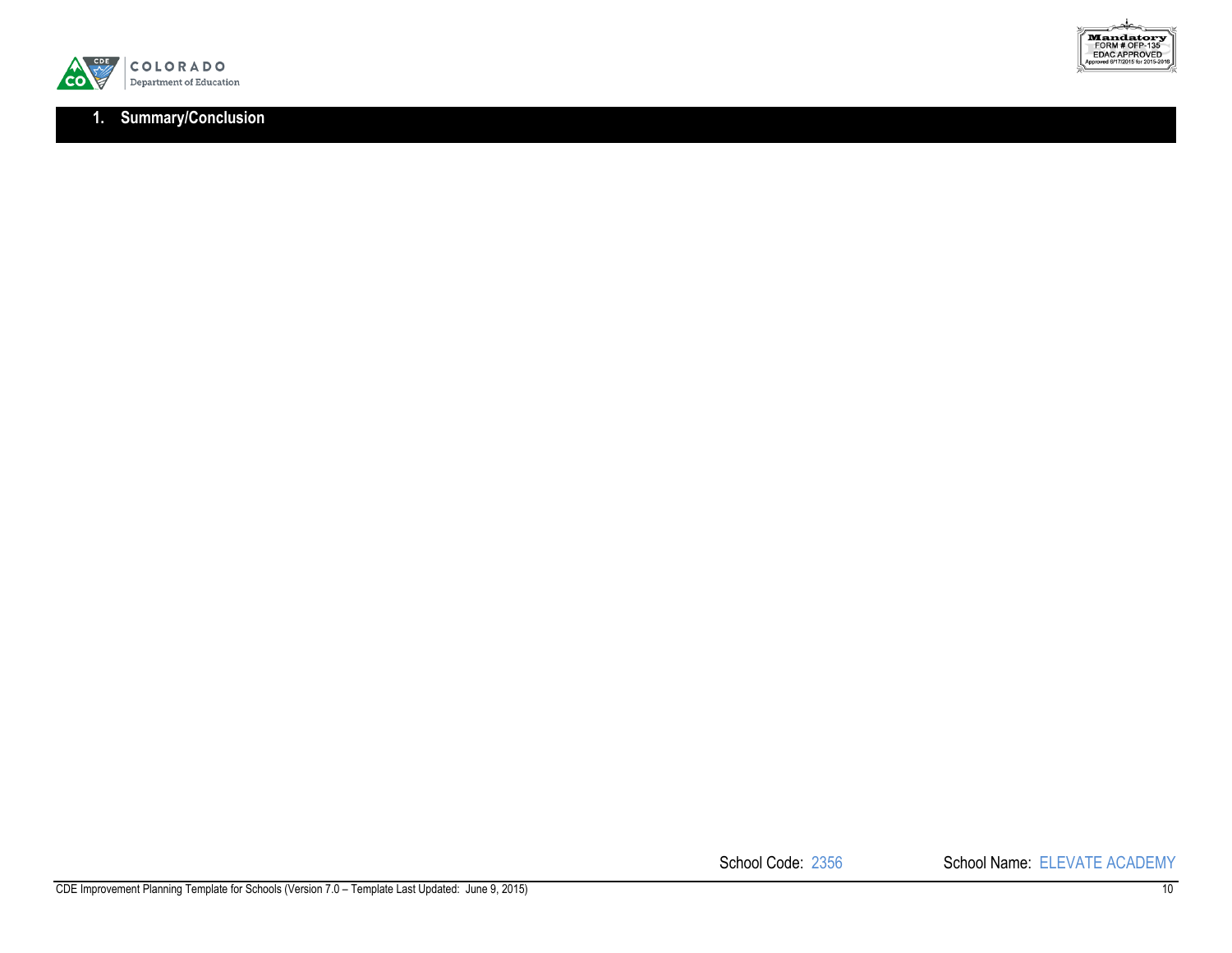

## **Section IV: Action Plan(s)**



This section addresses the "Plan" portion of the continuous improvement cycle. First, identify annual performance targets and the interim measures. This will be documented in the required *School Target Setting Form* on the next page. Then move into action planning, which should be captured in the *Action Planning Form*.

Schools are expected to set their own annual targets for the performance indicators (i.e. academic achievement, academic growth, academic growth gaps, and postsecondary and workforce readiness). At a minimum, schools should set targets for each of the performance indicators where state expectations were not met; targets should also be connected to prioritized performance challenges identified in the data narrative (section III). For each annual performance target, identify interim measures that will be used to monitor progress toward the annual targets at least quarterly during the school year.



Implications of Colorado Measures of Academic Success (CMAS) on Target Setting: During the 2014-15 school year, Colorado transitioned from reading, writing and math TCAP assessments to CMAS PARCC English language arts and math assessments. These assessments measure related, but different content standards and are expected to have different proficiency levels. As a result, setting targets based on the percent of students scoring proficient and advanced on TCAP is not appropriate. Furthermore, CDE does not yet know if student growth percentiles and median student growth percentiles will be available for accountability, planning or reporting use. It is known that adequate growth percentiles will not be available this school year for 2014-15 results. Target setting is still expected to occur in the UIP process during this transition period. However, some modifications in typical practice may be needed.

## **School Target Setting Form**

## **Academic Achievement (Status)**

| Subject                               |           |                                                                                                 |
|---------------------------------------|-----------|-------------------------------------------------------------------------------------------------|
| <b>Priority Performance Challenge</b> |           | Low reading achievement levels                                                                  |
| Annual                                | 2015-2016 | By the end of 2015/16 SY the percentage of students scoring P+ in reading will be at least 70%. |
| Performance                           | 2016-2017 | By the end of 2016/17 SY the percentage of students scoring P+ in reading will be at least 75%. |
| Targets                               |           |                                                                                                 |
| <b>Interim Measures</b>               |           |                                                                                                 |

| Subject                               |           | M                                                                                            |
|---------------------------------------|-----------|----------------------------------------------------------------------------------------------|
| <b>Priority Performance Challenge</b> |           | Low math achievement levels                                                                  |
| Annual                                | 2015-2016 | By the end of 2015/16 SY the percentage of students scoring P+ in math will be at least 62%. |
| Performance                           | 2016-2017 | By the end of 2016/17 SY the percentage of students scoring P+ in math will be at least 70%  |
| Targets                               |           |                                                                                              |
| Interim Measures                      |           |                                                                                              |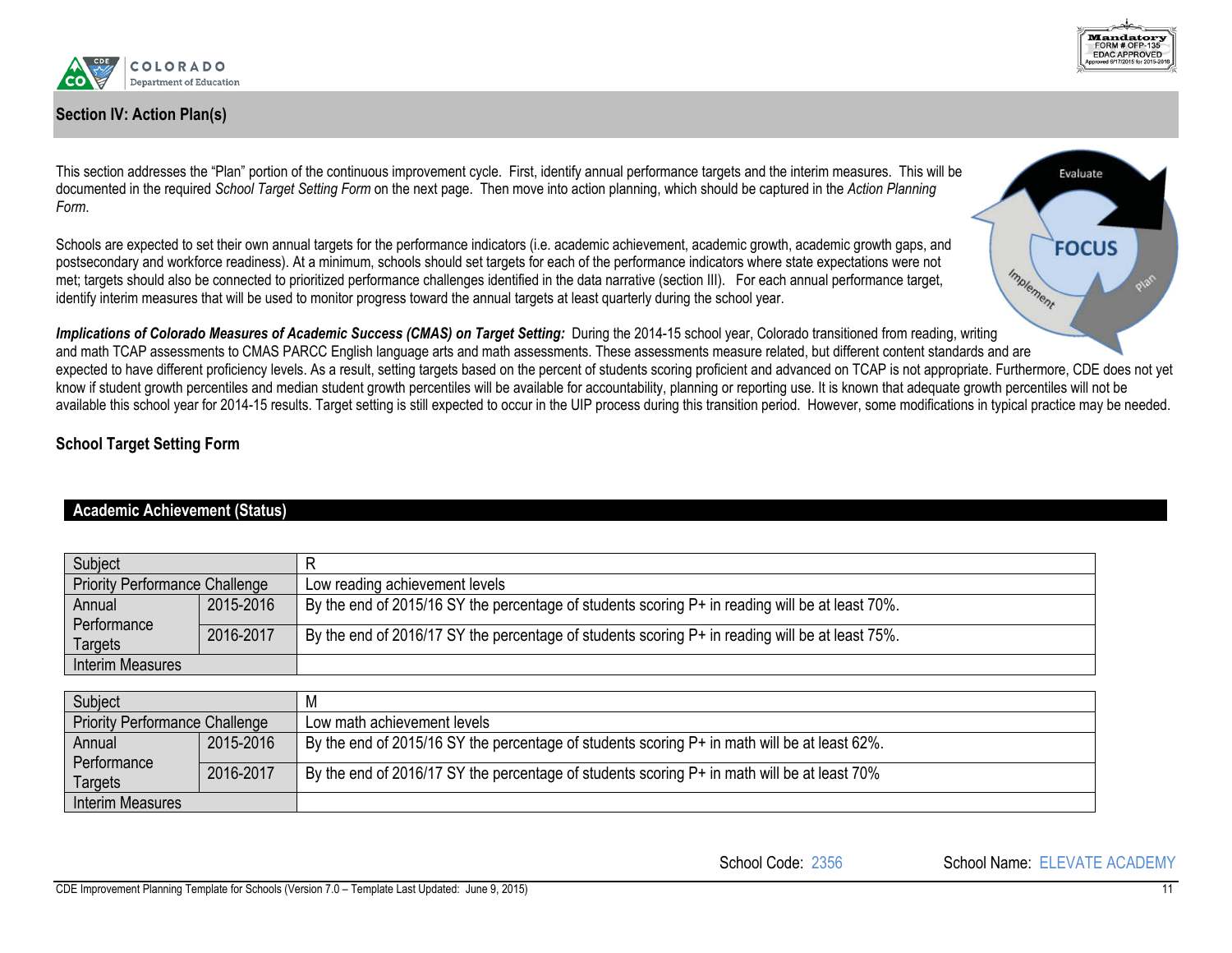

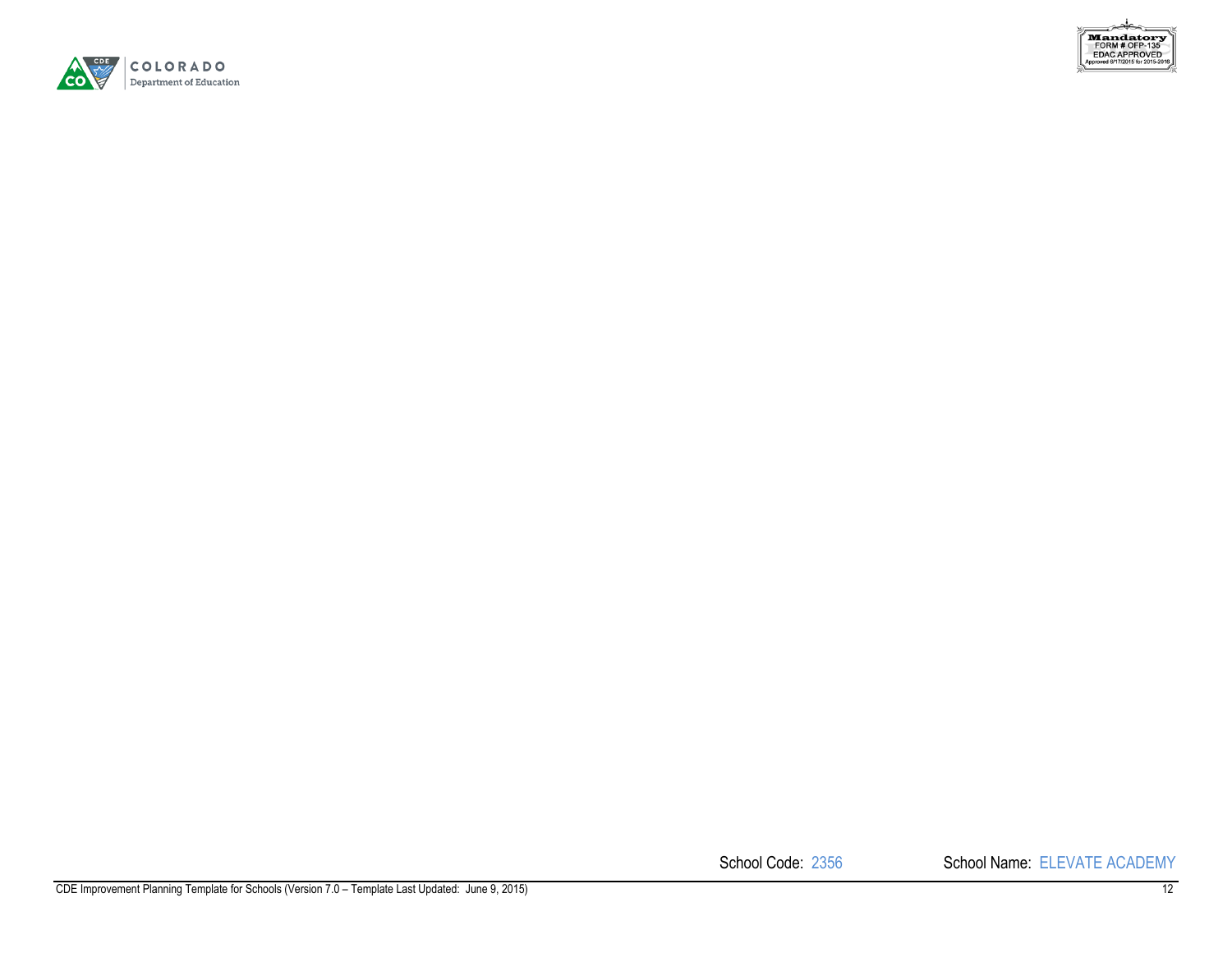

#### **Action Planning Form for 2015-16 and 2016-17**

COLORADO Department of Education

Identify the major improvement strategy(s) for 2015-16 and 2016-17 that will address the root cause(s) determined in Section III. For each major improvement strategy, identify the root cause(s) that the major improvement strategy will help to dissolve. Then, indicate which accountability provision or grant opportunity it will address. Details should include the action steps that will be taken to implement the major improvement strategy, a general timeline, resources that will be used to implement the actions, and implementation benchmarks.

#### **Major Improvement Strategy:** Establish and implement a consistent organizational structure

The school will develop and implement an organizational structure based on best practices and regulatory requirements for a highly effective online public school.

#### **Root Cause(s) Addressed:**

The school lacks a reliable, comprehensive organizational structure. The school lacks a comprehensive, data driven professional development system The school lacks a sufficient curricular and instructional program

#### **Accountability Provisions or Grant Opportunities Addressed by this Major Improvement Strategy** (check all that apply):

|                                 |                      |                                 | . . |                                      |        |
|---------------------------------|----------------------|---------------------------------|-----|--------------------------------------|--------|
| $\boxtimes$ State Accreditation | Title I Focus School | Tiered Intervention Grant (TIG) |     | Colorado Graduation Pathways Program | Other: |

| <b>Action Steps</b>   |                                                                                                         |
|-----------------------|---------------------------------------------------------------------------------------------------------|
| Aug. 2015 - Jan. 2016 | Audit current organizational systems in each Learning Center                                            |
|                       | <b>Description:</b>                                                                                     |
|                       | Analyze current organizational systems in each Learning Center to identify strengths and areas of need. |
|                       | <b>Implementation Benchmarks:</b>                                                                       |
|                       | Conduct numerous site visits and document reviews by December 2015                                      |
|                       | <b>Resources:</b>                                                                                       |
|                       | <b>Key Personnel:</b>                                                                                   |

School Code: 2356 School Name: ELEVATE ACADEMY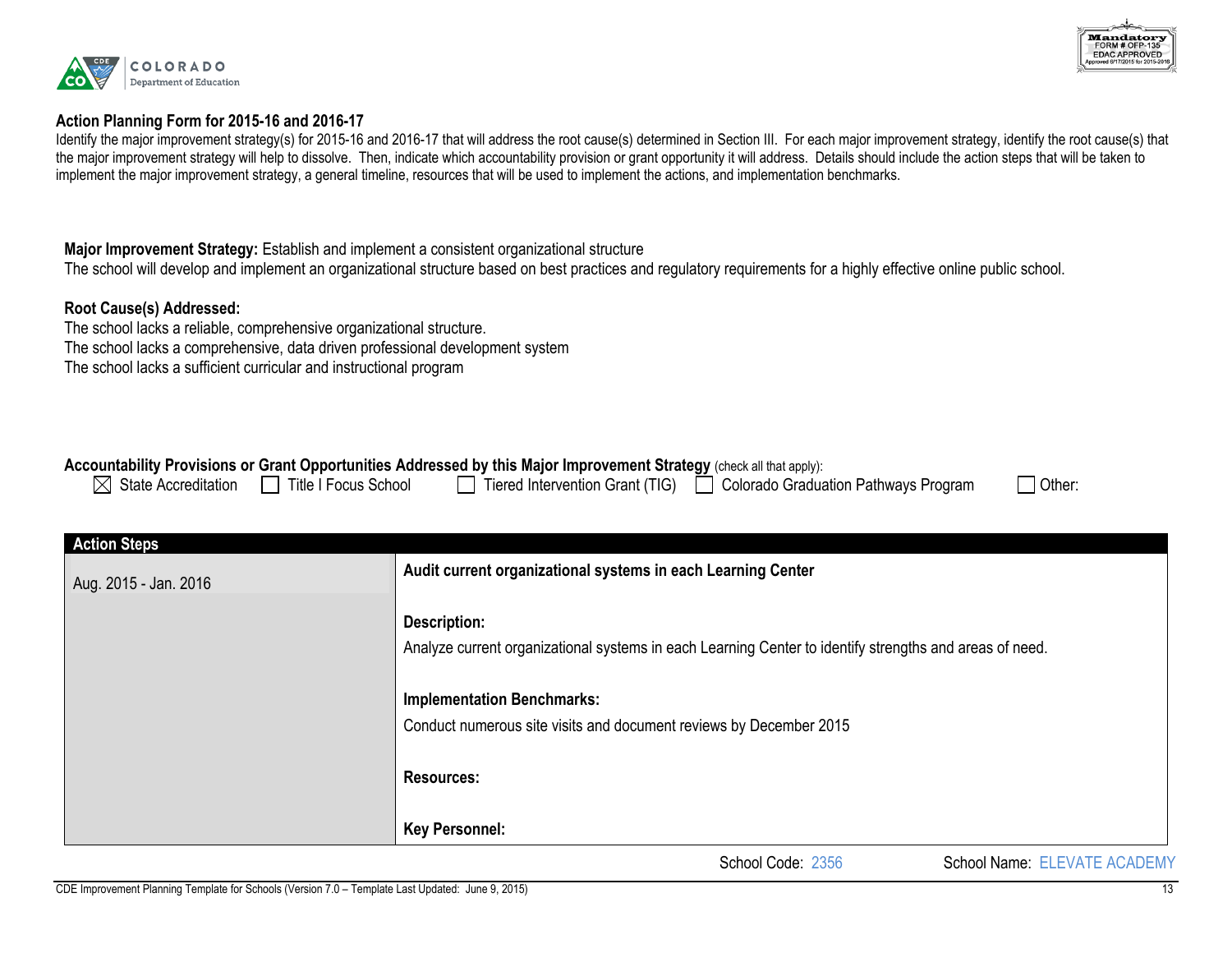



|                       | Elevate leadership team                                                                                         |
|-----------------------|-----------------------------------------------------------------------------------------------------------------|
|                       |                                                                                                                 |
|                       | Status:                                                                                                         |
|                       | In Progress                                                                                                     |
| Aug. 2016 - Oct. 2016 | <b>Operations Manual</b>                                                                                        |
|                       | <b>Description:</b>                                                                                             |
|                       | Compose and implement a comprehensive operations manual that provides a policy foundation for daily operations. |
|                       | <b>Implementation Benchmarks:</b>                                                                               |
|                       | Draft complete Aug 2015                                                                                         |
|                       | Final draft Sept 2015                                                                                           |
|                       | Distribution Oct 2015                                                                                           |
|                       |                                                                                                                 |
|                       | <b>Resources:</b>                                                                                               |
|                       | Board and legal approval                                                                                        |
|                       | <b>Key Personnel:</b>                                                                                           |
|                       | Administration, Legal Counsel, School Board                                                                     |
|                       |                                                                                                                 |
|                       | Status:                                                                                                         |
|                       | Complete                                                                                                        |
| Aug. 2016 - May. 2016 | Implement student data management system                                                                        |
|                       | <b>Description:</b>                                                                                             |
|                       | Acquire and implement a comprehensive student data management system that includes adequate reporting features  |
|                       | that will support data driven instruction.                                                                      |
|                       | <b>Implementation Benchmarks:</b>                                                                               |
|                       |                                                                                                                 |
|                       | School Name: ELEVATE ACADEMY<br>School Code: 2356                                                               |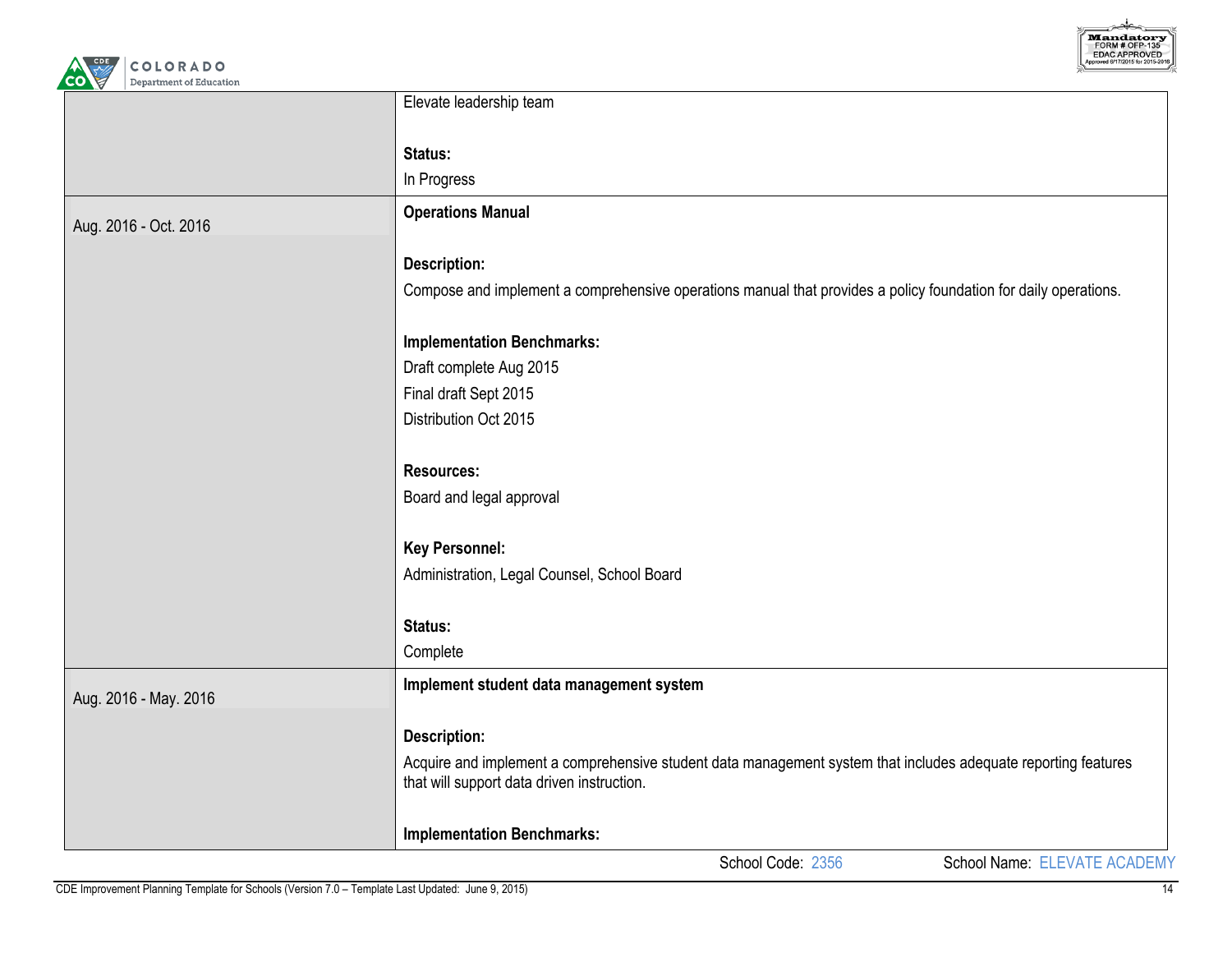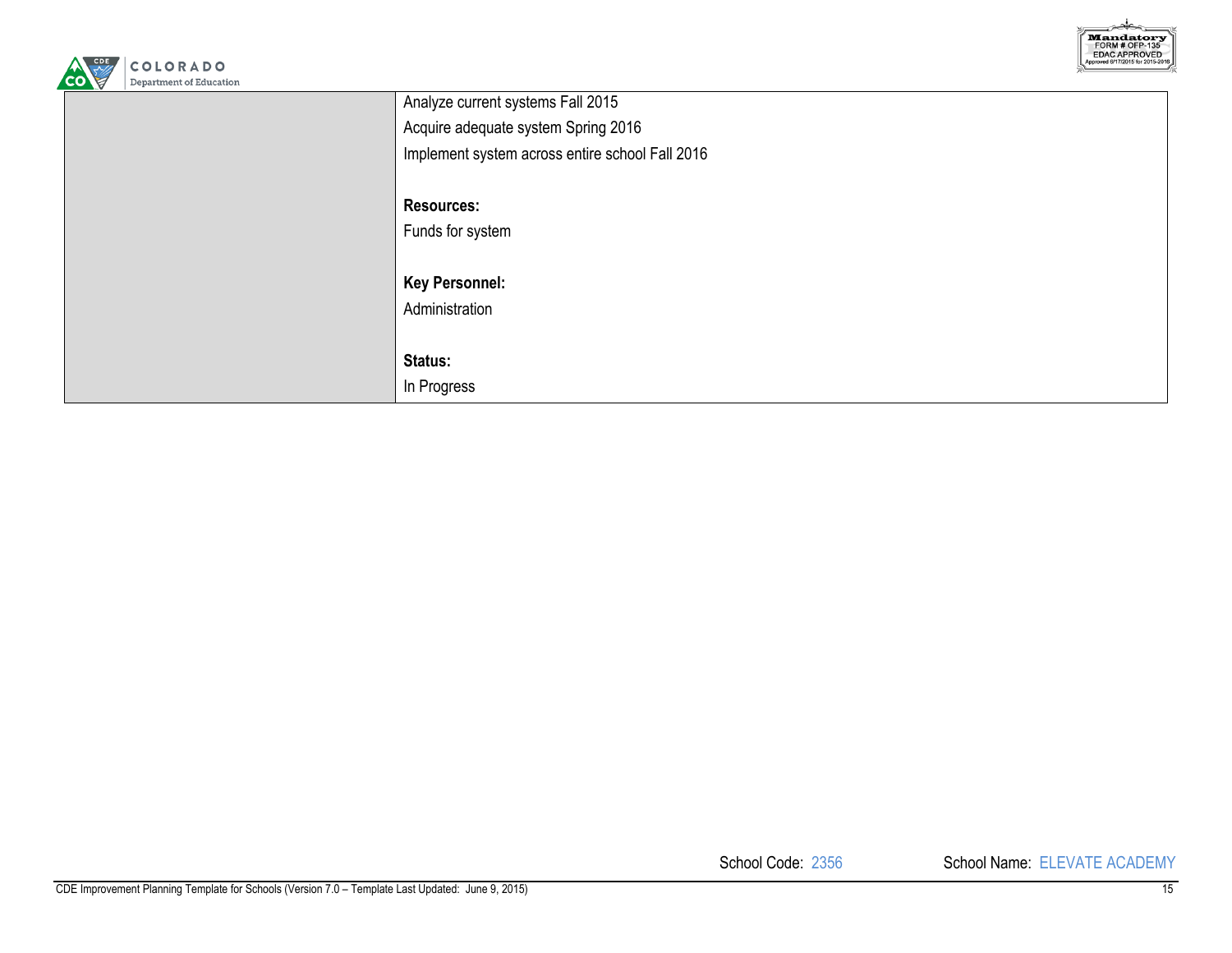



**Major Improvement Strategy:** Implement an aligned curricular and instructional program Implement an aligned c&i program using a blended learning model.

## **Root Cause(s) Addressed:**

The school lacks a sufficient curricular and instructional program

# **Accountability Provisions or Grant Opportunities Addressed by this Major Improvement Strategy (check all that apply):<br>
State Accreditation | Title I Focus School | Tiered Intervention Grant (TIG) | Colorado Gradual**

Tiered Intervention Grant (TIG) **I** Colorado Graduation Pathways Program **I** Other:

| <b>Action Steps</b>   |                                                                                    |
|-----------------------|------------------------------------------------------------------------------------|
| Aug. 2016 - Mar. 2016 | Analyze current curricular and instructional model/systems                         |
|                       | <b>Description:</b>                                                                |
|                       | Analyze the current model (and related practices) in each of the Learning Centers. |
|                       | <b>Implementation Benchmarks:</b>                                                  |
|                       | Site visits and classroom observations.                                            |
|                       | <b>Resources:</b>                                                                  |
|                       | <b>Key Personnel:</b>                                                              |
|                       | <b>Elevate Administration</b>                                                      |
|                       | Status:                                                                            |
|                       | In Progress                                                                        |
| Aug. 2016 - May. 2017 | Implement blended learning model                                                   |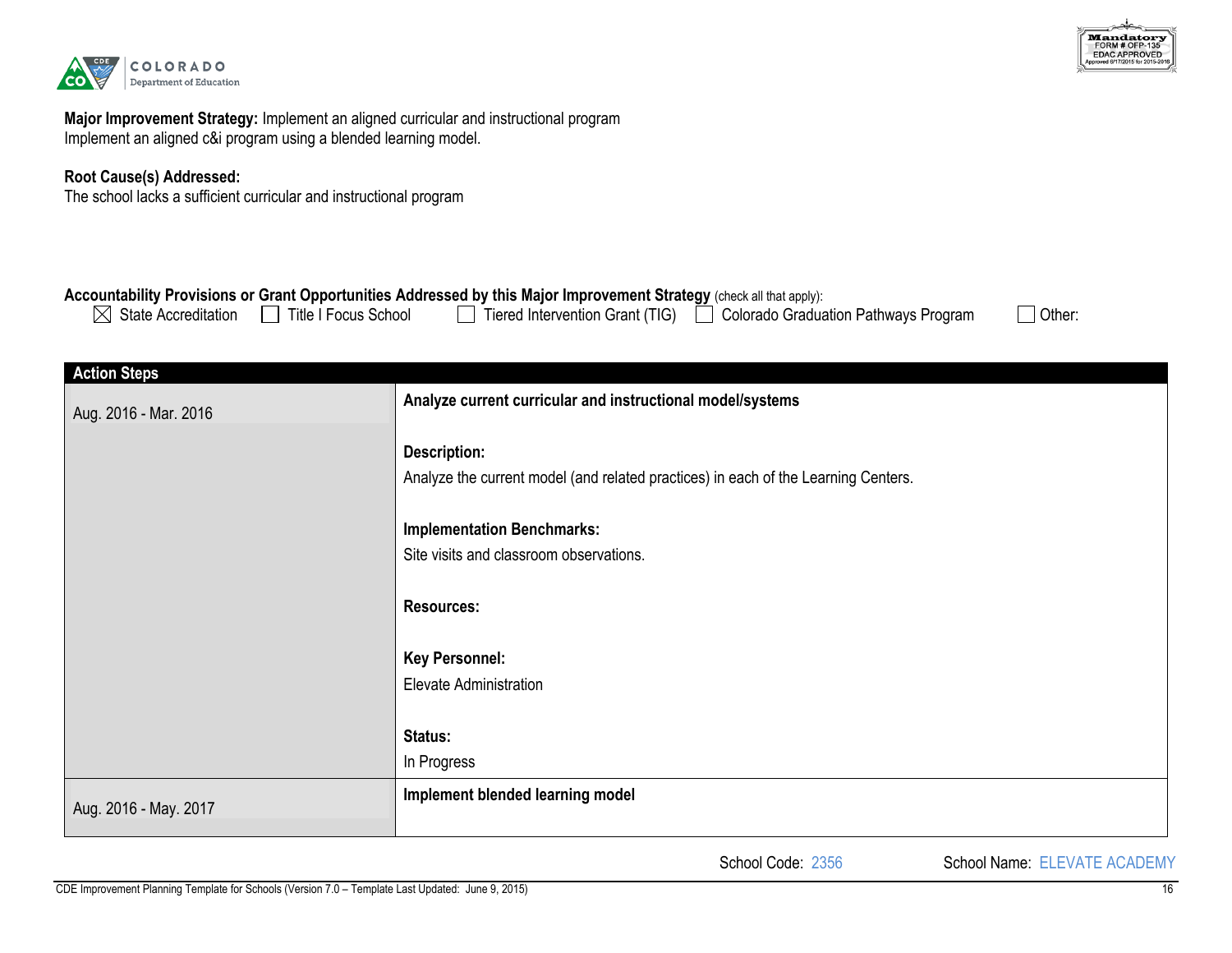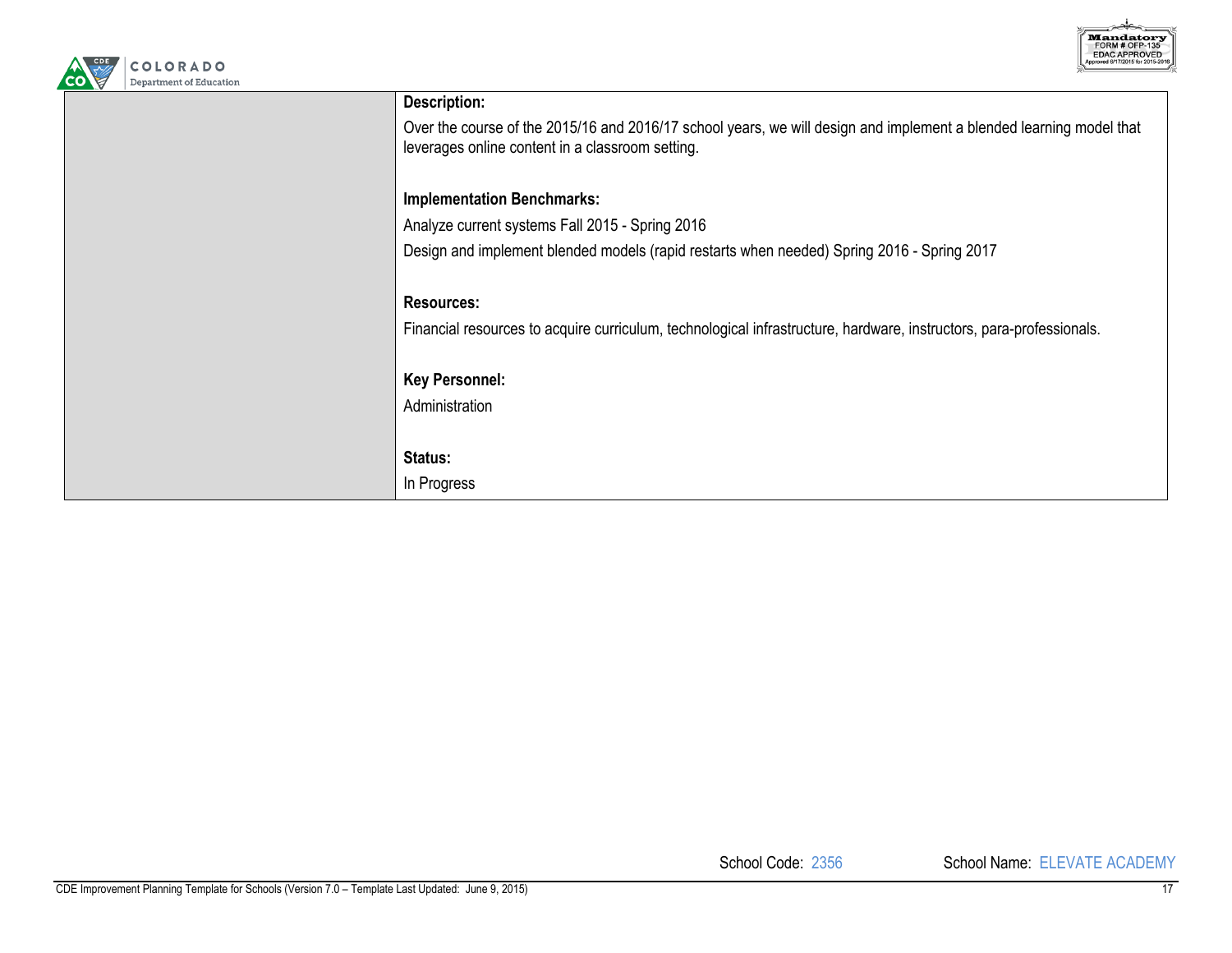



## **Major Improvement Strategy:** Develop and implement a Professional Development program

Elevate Academy will develop and implement a comprehensive professional development system that is based on the needs of students/staff and is aligned with student achievement goals.

## **Root Cause(s) Addressed:**

The school lacks a comprehensive, data driven professional development system

## **Accountability Provisions or Grant Opportunities Addressed by this Major Improvement Strategy (check all that apply):<br>
State Accreditation <b>I** Title I Focus School **I** Tiered Intervention Grant (TIG) **I** Colorado Gradua Tiered Intervention Grant (TIG) **I** Colorado Graduation Pathways Program **I** Other:

| <b>Action Steps</b>   |                                                                                                                                                        |
|-----------------------|--------------------------------------------------------------------------------------------------------------------------------------------------------|
| Jan. 2016 - May. 2016 | Design and implement a system to gather PD data                                                                                                        |
|                       | <b>Description:</b><br>Design and implement a system to gather needs assessment data and leverage that data to build a data driven PD<br>program       |
|                       | <b>Implementation Benchmarks:</b><br>Design needs assessment Spring 2016<br>Beta test assessment Spring 2016<br>Implement needs assessment Summer 2016 |
|                       | <b>Resources:</b><br>Tech infrastructure                                                                                                               |
|                       | <b>Key Personnel:</b><br>Administration                                                                                                                |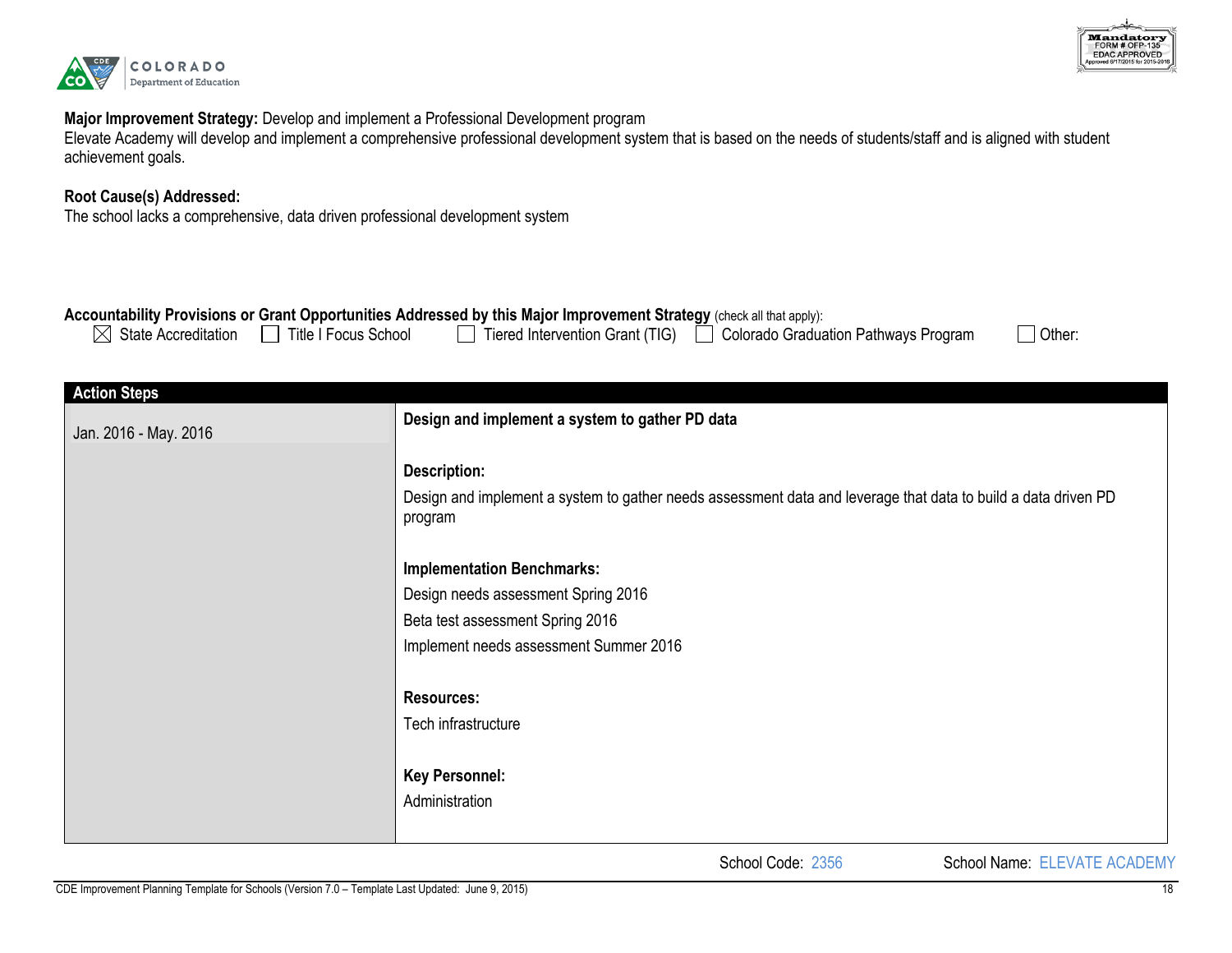



|                       | Status:                                                                                         |
|-----------------------|-------------------------------------------------------------------------------------------------|
|                       | In Progress                                                                                     |
| May. 2016 - Aug. 2016 | 2016 PD Plan                                                                                    |
|                       | <b>Description:</b>                                                                             |
|                       | Implement a data driven PD program based on needs assessment data and student achievement data. |
|                       | <b>Implementation Benchmarks:</b>                                                               |
|                       | Administer PD Needs assessment to staff: Summer 2016                                            |
|                       | Construct PD plan Summer 2016                                                                   |
|                       | Implement PD plan Fall 2016                                                                     |
|                       |                                                                                                 |
|                       | <b>Resources:</b>                                                                               |
|                       |                                                                                                 |
|                       | <b>Key Personnel:</b>                                                                           |
|                       | Teachers, Admin                                                                                 |
|                       |                                                                                                 |
|                       | Status:                                                                                         |
|                       | Not Started                                                                                     |